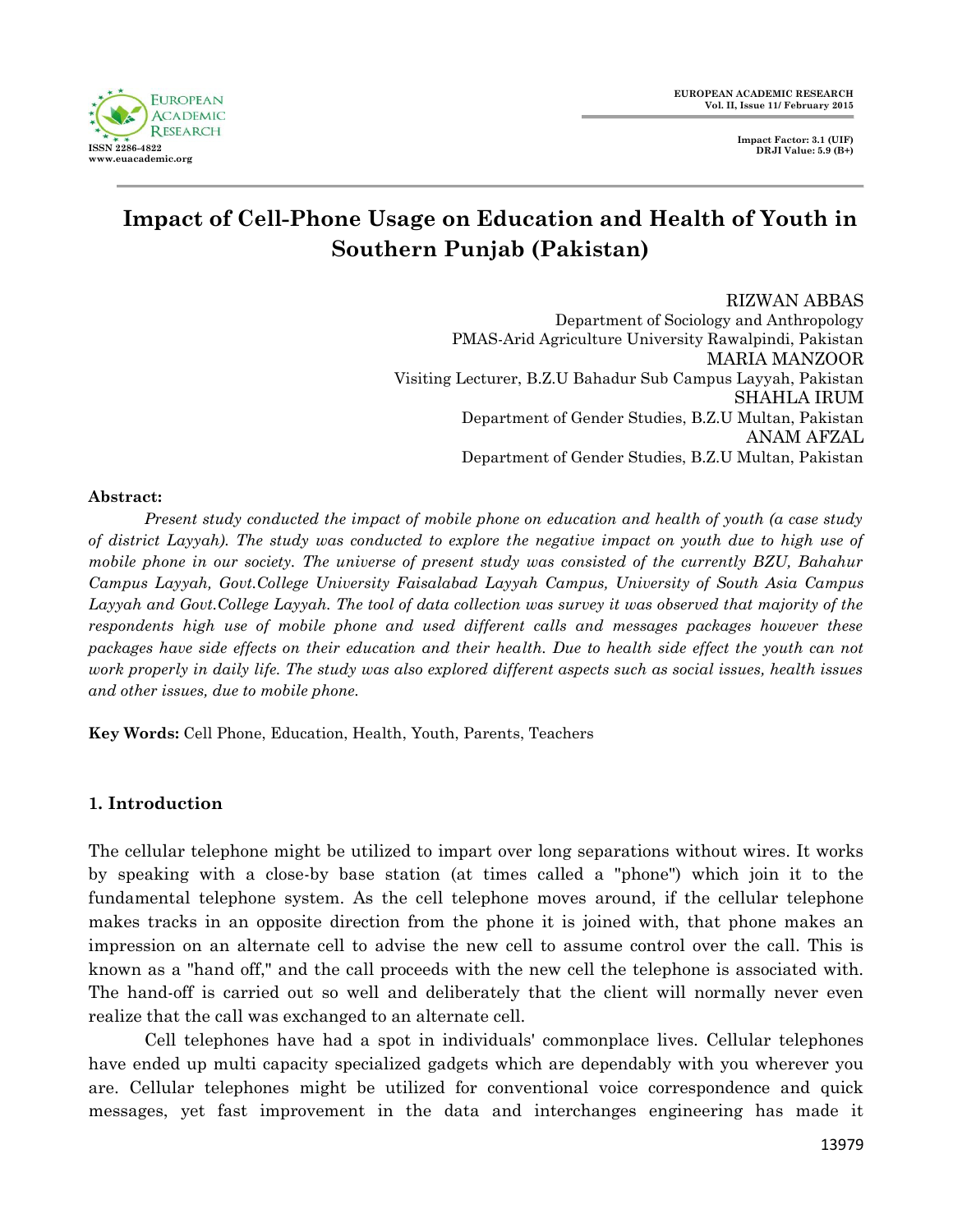conceivable to utilize the gadgets for an extensive number of new capacities. Right now mobiles can incorporate for instance the accompanying capacities: uber pixel Polaroid, timetable, clock, mp3-player, feature player, location book, email spectator and web program. Multi usefulness of cellular telephones might be expanded much all the more by consolidating some of these capacities together.

One of all the more generally late increments to the cell telephone's usefulness at the time of the exploration was the Mp3 player, which for some had turned into an 'absolute necessity have' when they updated. Dissimilar to the qualification between the Polaroid telephone and advanced Polaroid, the members in this exploration did not separate the portable's music quality from divided Mp3 players. The predominant stockpiling of the recent was its most awesome point of interest and, actually, various members said that they anticipated more stockpiling on the portable both for their music and for their portraits. As on account of Polaroids, the playing point of the versatile was that you generally conveyed it in any case and for the practice sketched out beneath, this was a major in addition to.

At the point when a cell telephone is exchanged on, it discovers and interfaces with a close-by cellular telephone base station. The base station blankets what is known as a cell and a telephone can move between diverse cells, however will just ever correspond with one cell at once. This is the reason portable interchanges are once in a while called cell correspondence

# **Phone Use in Pakistan**

In this worldwide town, firstly our childhood was appealed to redirect their consideration towards the web. They have changed a great deal by the use go web. A couple of them have slanted for learning, data, mindfulness and introduction however the larger part of them seem to have abused the web. To some degree, individuals were carried out up and vexed with web however because of the ensconsment of cell innovation all crevices have been crossed over for the pulverization of youth.

# **Late Night Calling Packages and Pakistani Youth**

Most youth have wireless discussions in their room. We should observe on few needs of new breed (Youth) that have been constraining them to get dependent on this cell night bundles, the need to make their character and to construct "social and passionate ties". The contracting size of present day families clarify why the young today feel the need to speak with virtual siblings and sisters.

The saying "sentiment is circulating everywhere" gives off an impression of being genuine. In today's reality, it is cell telephones which are convey the messages of affection. Youths are utilizing cellular telephones to keep up particular and sentimental connections.

# **1.1 Statement of the Problem**

The specialist looked into on the issue which is predominant because of most recent engineering of cellular telephone among youth with the announcement of issue "Effects of the PDA use on wellbeing and training of youth" (A detailed analysis of area Layyah).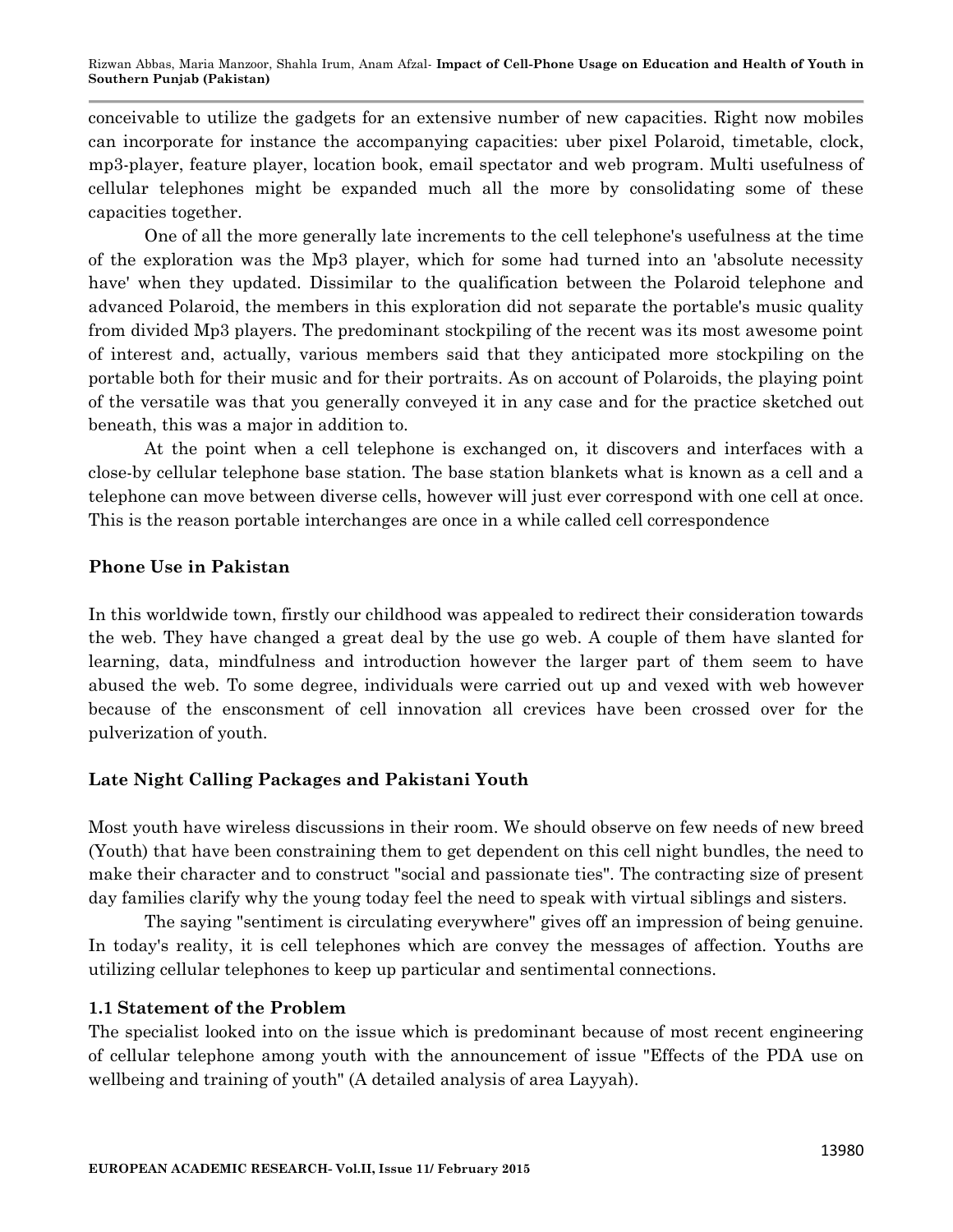Rizwan Abbas, Maria Manzoor, Shahla Irum, Anam Afzal*-* **Impact of Cell-Phone Usage on Education and Health of Youth in Southern Punjab (Pakistan)**

#### **Causes**

Generally scholars utilized cell telephone for delight with their male and female people. For this reason they utilized call bundles and sms bundle's on every day and week after week premise. Few learners of them utilized it for stimulation, for example, mp3, mp4 and fm radio tuning in.

#### **Impacts**

Youngsters squander their most valuable time on the cell telephones as opposed to utilizing their time as a part of studies and other paramount works in life. The pessimistic effects of mobile phones on the particular life and social lives of people altogether make a normal impact on the economy, wherein it endures all around. Because of utilizing late night bundles additionally impact on wellbeing seriously.

#### **1.2 Significance of the Study**

This study is exceptionally imperative in light of the fact that training is extremely paramount of our general public. Cell telephone assumes a key part if learners use it for study reason. There are numerous points of interest in our everyday life. That time they don't feel about their absents in classroom however when result are announced then the majority of them are fizzled. Basically poor scholars who can't bear the cost of and are ruin because of these exercises. Because of destitution poor understudy's guardians can't bear the cost of their expenses over and over so they stop their studies and sent them to any proficient work.

#### **1.3 Objectives of the Study**

- 1. To figure out the impacts of cell on youth leanings in locale Layyah.
- 2. To distinguish the issues because of utilization of cell confronting youth in locale Layyah.
- 3. To figure out the relationship of cell and youth among training and wellbeing.
- 4. To figure out the effects of portable use on socially and socially on youth in locale Layyah.

# **2. Review of Literature**

Aker and Mbiti (2009) expressed that we inspect the development of cellular telephone engineering over the previous decade and think of it as potential effects upon personal satisfaction in low-salary nations, with a specific concentrate on sub-Saharan Africa We first give an outline of the examples and determinants of cell telephone scope in sub-Saharan Africa before portraying the attributes of essential and auxiliary cell telephone adopters on the landmass. We then talk about the channels through which cellular telephone innovation can affect advancement results, both as a positive externality of the correspondence area and as a major aspect of cell telephone based improvement ventures, and dissects existing proof. While ebb and flow examination proposes that cellular telephone scope and appropriation have had positive effects on farming and work market productivity and welfare in specific nations, exact confirmation is still to a degree restricted. Likewise, cell telephone engineering can't serve as the "silver slug" for improvement in sub-Saharan Africa. Cautious effect assessments of cell telephone advancement tasks are obliged to better comprehend its effects upon budgetary and social results, and cellular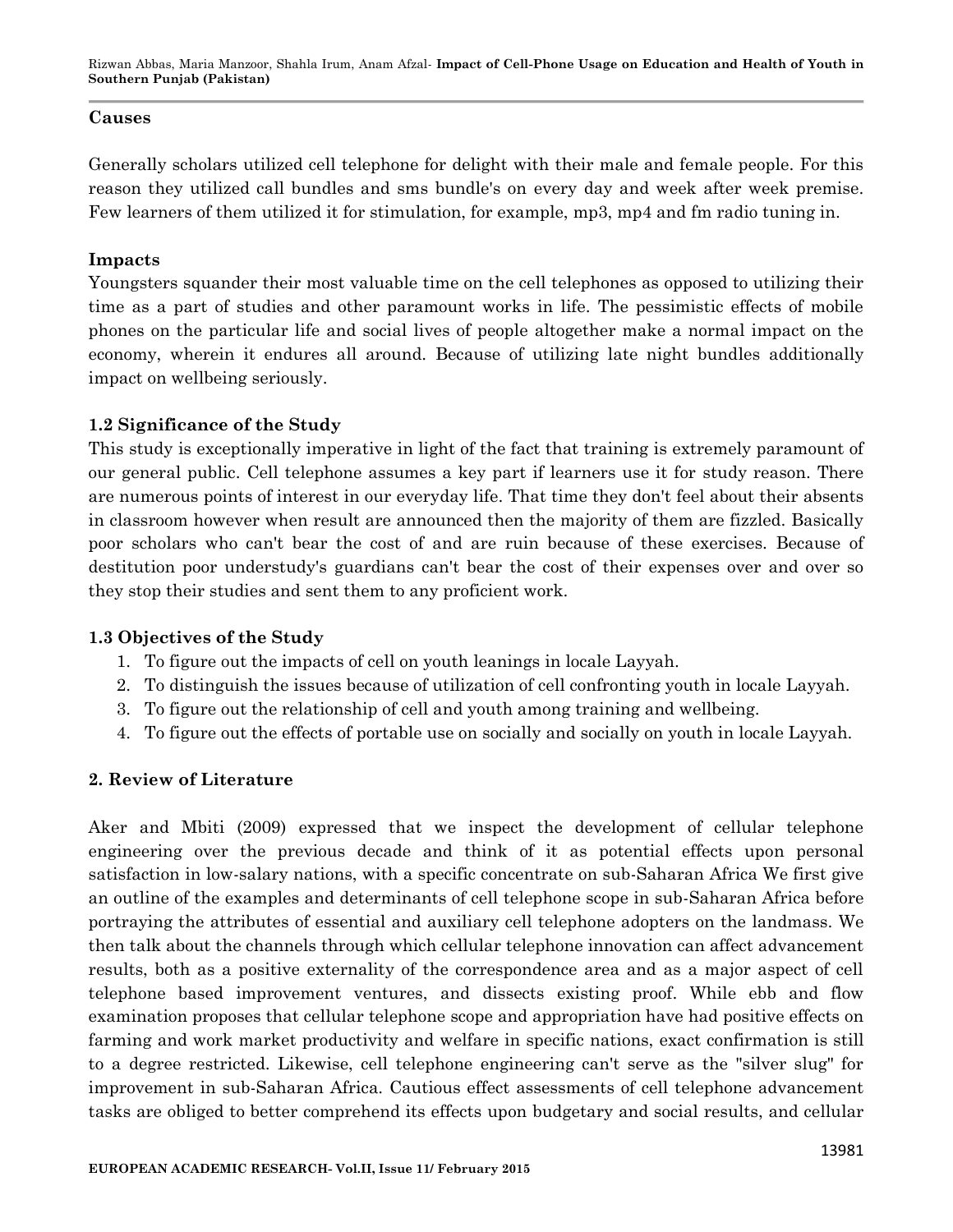Rizwan Abbas, Maria Manzoor, Shahla Irum, Anam Afzal*-* **Impact of Cell-Phone Usage on Education and Health of Youth in Southern Punjab (Pakistan)**

telephone engineering must work in association with other open great procurement and speculation.

Ashraf and Iram (2009) expressed that this paper concentrates on the hypothesis of selection of wireless as a development and its dissemination and infiltration in the Pakistani pop culture and to affirm Roger's hypothesis of dispersion of advancement. All the more particularly, the study expects to test if five classifications of adopters and five phases of appropriation as proposed by Roger (1976) enough clarify the conduct of PDA clients in Pakistan. The study likewise plans to Evaluate the pretended by promoting at present dissemination of advancement. An endeavor is likewise made to study connections in addition to different variables of investment. To attain its destinations, this study forms the dispersion of development hypothesis utilizing overview research system from populace of Pakistan(a specimen of200 respondents are approached) and different factual procedures are connected on the data accumulated before making any determinations. Our results help the hypothesis of dispersion of advancement. We don't discover a confirmation to accept that publicizing plays a measurably critical immediate part currently dissemination of development, in spite of the fact that we have not investigated the degree of its backhanded commitment simultaneously.

Aker and Tack (2011) expressed that Information and correspondences innovations (Icts) have spread quickly over the previous decade. There has been respectable enthusiasms toward the impact of such innovation on hunt expenses, seek conduct and welfare conclusions, especially in creating nations. This paper researches the effect of another pursuit innovation, cell telephones, on brokers' inquiry and promoting conduct in Niger. We develop a novel hypothetical model of successive pursuit, in which merchants participate in ideal quest at the greatest deals cost, net transport costs. The model predicts that the presentation of another pursuit engineering, for example, cellular phones, will expand merchants' reservation deals costs and the amount of business sectors over which they seek. To test the expectations of the hypothetical model, we utilize a special business sector and broker board dataset from Niger. We indicate that the span of cellular telephone scope builds the amount of business sectors over which brokers hunt and their number of business contacts. This result expands nonlinearly in the term of cellular telephone scope in a specific business, proposing that the relationship between cell telephone scope and dealers' hunt conduct is raised with bigger impacts accumulating about whether. This impact is additionally stronger for bigger brokers – in particular the individuals who exchange over more separations – however does not seem to have differential impacts by sex, age, and street quality or business size. These results give imperative observational confirmation to hunt theoretic models that accept the presence of a causal connection between inquiry expenses and pursuit conduct and recommend potential welfare enhancements.

Larsen et.al (2012) expressed that the utilization of reenactments and advanced diversions in learning and appraisal is required to build through the following a few years. Despite the fact that there is much hypothetical backing for the profits of advanced diversions in learning and training, there is blended experimental backing. This examination report gives a diagram of the hypothetical and observational confirmation behind five key claims about the utilization of computerized amusements in training. The cases are that advanced diversions (1) are based on sound learning standards, (2) give more engagement to the learner, (3) give customized learning open doors, (4) instruct 21st century aptitudes, and (5) give an environment to valid and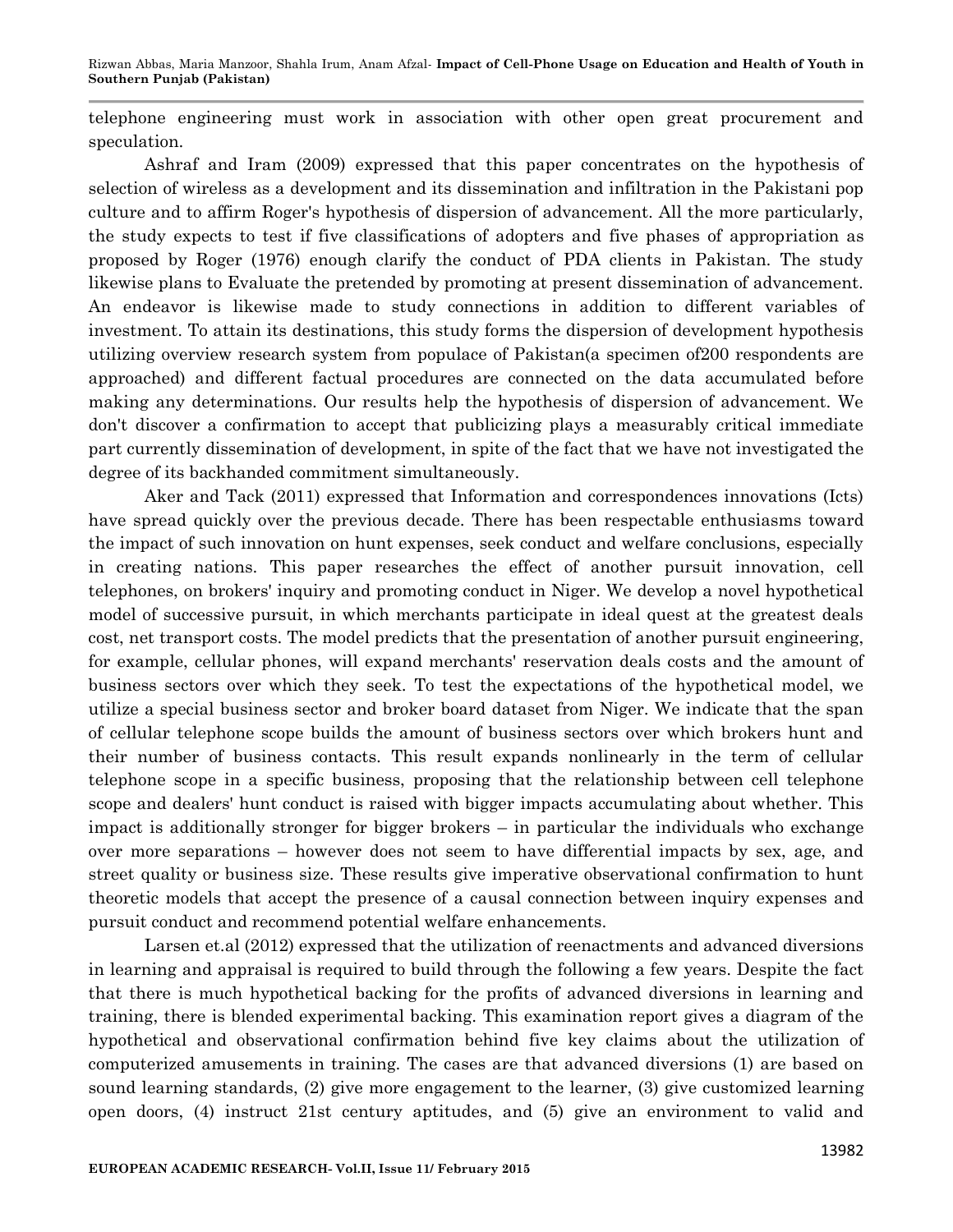Rizwan Abbas, Maria Manzoor, Shahla Irum, Anam Afzal*-* **Impact of Cell-Phone Usage on Education and Health of Youth in Southern Punjab (Pakistan)**

important appraisal. The proof for each one case is displayed and headings for future exploration are examined.

# **3. Research Methodology**

Quantitative research design was used because the respondents were easily available. District Layyah was select as the universe for research. Youth was select as the target population. Here in this study from the selected population a total sample of 100 respondents were selected through Sample random Sampling in such a way that the researcher had chosen 25 from each campus i.e., BZU, Bahadur Sub Campus Layyah, University of South Asia, Layyah Campus, GC University Fasialabad, Layyah Campus and Govt.Post Graduate College Layyah.

| <b>Serial No</b> | Areas                                          | Sample size |
|------------------|------------------------------------------------|-------------|
|                  | BZU, Bahadur Campus Layyah                     | 25          |
| 9.               | GC University Fasialabad,<br>Layyah<br>Campus  | 25          |
| 3                | University of South Asia, Sub Campus<br>Layyah | 25          |
|                  | Govt.Postgraduate College Layyah               | 25          |

# **3.1 Data Collection and Analysis**

In present study survey questionnaire was used as a tool for data collection in the field. Survey questionnaire consisted of mostly close ended questions was included to get the variety of respondent.

The pretest is a tryout of questionnaire to see how it works and whether changes are necessary before the start of the full study. The pre-testing was done to check the workability of the questionnaire, on 10 respondents. After pre-testing few modifications, which were considered necessary, were made. In this way, it was tried to increase the workability of the interview schedule.

The researcher combined detailed information into a limited number of categories that enable simple description of the data and allowed for statistical analysis.

After completing data collection and processing, the data was entered into the computer and was analyzed by using SPSS program. Statistical techniques employed in the analysis of data as under.

**P = F/N\*100**

Where

 $P = Percentage$  $F =$ Absolute frequency N = Total No. of items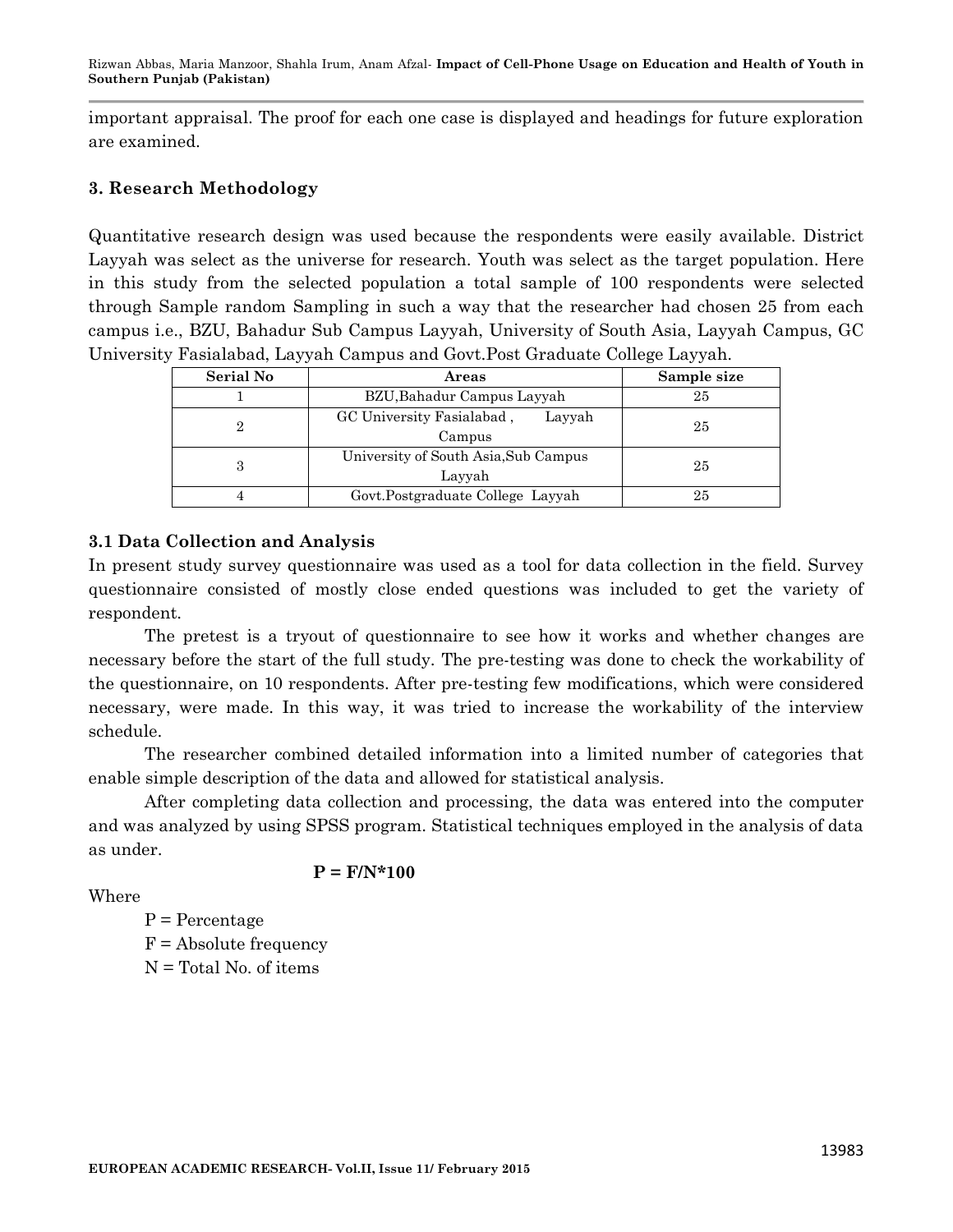# **4. Presentation and Analysis Data**

| Categories                                                | Frequency | Percent |  |
|-----------------------------------------------------------|-----------|---------|--|
| Finish late night call package's                          | 19        | 19.0    |  |
| parents supervision of their children                     | 8         | 8.0     |  |
| Teachers give no permission to use cell in the class room | 12        | 12.0    |  |
| Cell phone use only for need purpose                      |           | 7.0     |  |
| Call, sms and internet packages are limited               | 23        | 23.0    |  |
| Mobile phone not use during driving                       | 9         | 9.0     |  |
| Through cell phone not disturb at sleeping time           | 7         | 7.0     |  |
| Resist to use more cell phone in home                     | 10        | 10.0    |  |
| Government apply high taxes on these packages             | 5         | 5.0     |  |
| Total                                                     | 100       | 100.0   |  |

**Table No. 1: Percentage Distribution of the respondents according to eliminate the negative use of mobile phone among youth in our society.**

Table 1 shows that there are 100 respondents of research of youth who use mobile phone from which 19.0% respondents give suggestion that late night call package should be finished, 8.0% respondents give suggestion that parents supervision of their children,12.0% respondents give suggestion that teachers give no permission to use cell in the class room**,7.0**% respondents give suggestion that cell phone use only for need purpose,23.0% respondents give suggestion that call, sms and internet packages are limited,9.0% respondents give suggestion that mobile phone not use during driving,7.0% respondents give suggestion that through cell phone not disturb at sleeping time,10.0% respondents give suggestion that resist to use more cell phone in home,5.0% respondents give suggestion that government apply high taxes on these packages. Majority of the respondents give answer that calls, messages and mobile internet packages should be limited.

# **4.1 Hypothesis**

The respondents think that use of mobile phone is associated with the negative impact on the health and these are associated with each other.

| You often use your<br>mobile phone to? | Have you ever thought about negative effects on<br>health due to cell phone? |                        | Total            |  |  |  |
|----------------------------------------|------------------------------------------------------------------------------|------------------------|------------------|--|--|--|
|                                        | $\rm Yes$                                                                    | No                     |                  |  |  |  |
| Call                                   | 19                                                                           |                        | 30               |  |  |  |
| S <sub>ms</sub>                        | 34                                                                           | 32                     | 66               |  |  |  |
| Mobile internet                        |                                                                              |                        |                  |  |  |  |
| Total                                  | 55                                                                           | 45                     | 100              |  |  |  |
| Chi-square value 12.06                 |                                                                              | Degree of freedom $=1$ | $P-Value = 0.00$ |  |  |  |

**Table No. 2 Cross tabulation between the uses of mobile phone effects negatively on health.**

Computed only for a 2x2 table above table shows the cross tabulation Cross tabulation between the use of mobile phone effects negatively on health. From above values it is shown that there is a significant relation between the two mentioned variables. Level of significance is 0.000 that is highly significant. Degree of freedom is 1.